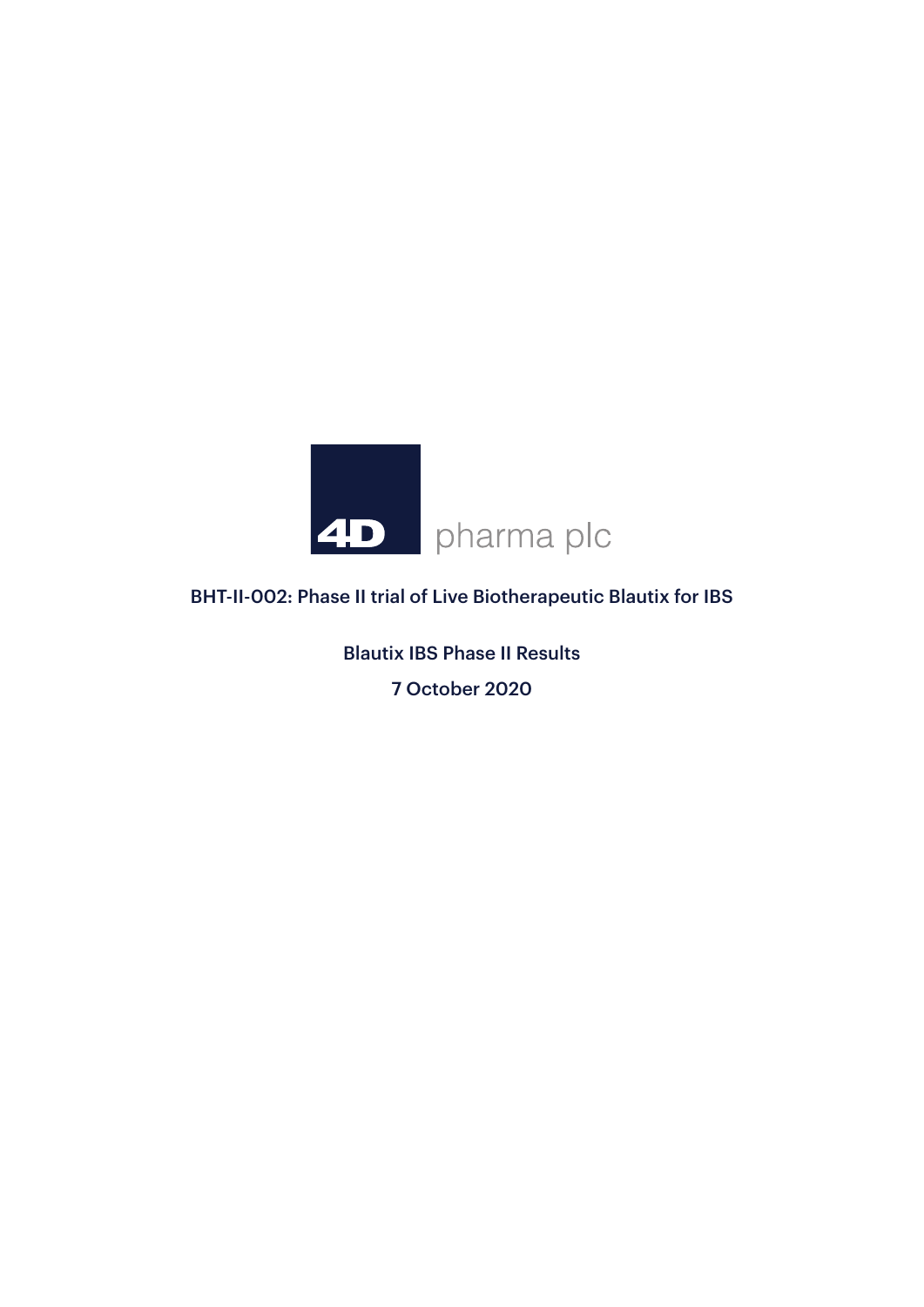## Start – Duncan Peyton, Chief Executive Officer, 4D pharma

#### **Slide 1 – BHT-II-002: Phase II trial of Live Biotherapeutic Blautix for IBS**

Welcome to another 4D webinar. Today we will be talking about our results from our study of Blautix, which unusually for an IBS study is in both IBS-C and IBS-D patients. My name is Duncan Peyton, I'm the Chief Executive and one of the founders of 4D pharma. With me today from 4D pharma I have Alex Stevenson who is the Chief Scientific Officer and also Glen Dourado, who's our Chief Business Officer. Also, on the call we have analysts from N + 1 Singer, Bryan Garnier & Co, Chardan, Ladenburg Thalmann & Co and Jones Trading.

#### **Slide 2 – Disclaimer**

Before we begin, I'd just like to remind you that we will be making forward looking statements relating to 4D pharma's programmes, the marketing and commercial opportunity of our programmes, and the need for additional safety and efficacy data to support regulatory approval. Actual results may differ material, materially, and any forward looking statements made on today's call represent our view as of today only. We may update these statements in the future, but we disclaim any obligation to do so.

So with that I'll hand over to Alex Stevenson, our Chief Scientific Officer, to talk you through what we've seen in this study. Alex?

## Dr Alex Stevenson, Chief Scientific Officer, 4D pharma

#### **Slide 3 – Key takeaways**

Thanks very much Duncan. Well to start off with what I'd like to do is to talk to you about the key takeaways from the study itself. So in terms of what we set out to achieve in this study, we designed it to generate a meaningful signal of clinical activity in IBS-C and IBS-D and therefore in the combined population and to provide the necessary data for us to develop a pivotal program for Blautix.

What we saw as you'll see is that Blautix demonstrated an effect size relative to placebo that was comparable to pivotal studies of other approved products with both IBS-C and IBS-D, but Blautix also demonstrated activity in the combined cohorts of IBS-C and IBS-D patients as a result. Importantly, Blautix also showed a highly favorable safety profile, which is comparable to placebo. Interestingly, we also saw preliminary evidence of enhanced activity in specific subgroups of patients. We won't talk about that today, but that's subject to further investigation, and we saw a particularly strong signal in overall improvement of bowel habits across both major subtypes of IBS.

So where do we go next from this? Obviously, we are highly encouraged by the data that we've generated. We think it's supportive of progressing the candidate towards pivotal Phase III trials. We think the data we generated shows that Blautix has unique potential to address all subtypes of the disease, including potentially IBS-M [mixed]. As you can see from the quotation at the bottom, you know many in the clinical arena would consider the prospects of having a treatment that could equally benefit both IBS-C and IBS-D with a very strong safety profile as particularly compelling.

#### **Slide 4 – Blautix® – a novel approach to IBS**

So moving on, just as a reminder of Blautix itself, Blautix is a single strain Live Biotherapeutic product. It is a purified, freeze-dried and encapsulated formulation of Blautia hydrogenotrophica which is a commensal strain found in the human gut. We manufacture this product in-house, and we have four patent families which provide us with patent coverage out to at least 2036.

#### **Slide 5 – BHT-II-002: investigation of signals in IBS with Blautix®**

In terms of the study itself, in the Phase II study, this was a randomised placebo controlled study. Importantly, we got feedback from the FDA and we used their endpoints in this study for both IBS-C and IBS-D, they are the ones that are recommended for registration type studies. We did this obviously because not only did we want to get an idea of effect size, we wanted to also use the correct end points to make sure that the pivotal development phase of Blautix is particularly well informed

In the study we recruited both IBS-C or IBS-D patients as defined by Rome IV criteria. Each of those cohorts was randomised 1:1 to receive either Blautix or placebo, and two capsules were administered twice daily for eight weeks of the treatment period.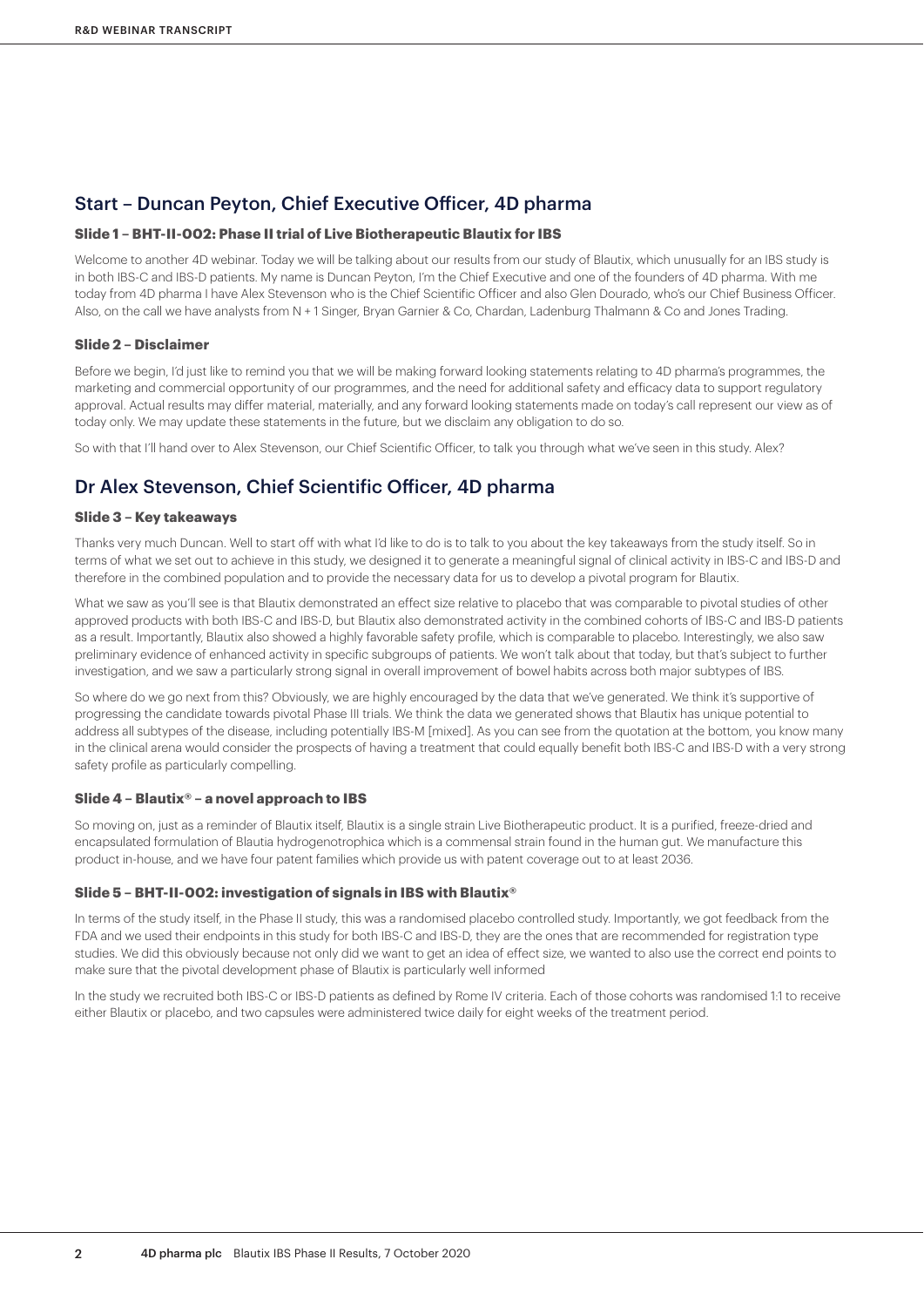#### **Slide 6 – Trial overview: evaluating the efficacy of Blautix®**

Now, in terms of the key endpoints of the study, the primary endpoint is based on the overall response rate of patients with either IBS-C or IBS-D. And just to explain the overall response rate in a bit more detail, it comprises of a measurement of pain – so patients have to show improvements in their weekly abdominal pain intensity – and also improvements in either stool frequency for IBS-D or still consistency for IBS-C and the patients have to show that improvement concurrently for 50% or more of the treatment period of eight weeks.

Also, we conducted pre-planned analysis of the primary endpoints including response rates in the combined IBS-C and -D group, and also analysis of bowel habit and pain components independently.

It terms of the patients recruited, we recruited 353 patients were randomised with eligible baseline criteria. We had 158 patients for IBS-C, 195 for IBS-D. We have clinical sites in both the US and the UK and Ireland and 64% of the patients came from the US. Overall, 75% of the patients were female. The primary endpoint calculations are based on this Full Analysis Set [FAS] of patients [N=353], but we also conducted analysis on the Efficacy Evaluable Analysis Set [EEAS, N=319]. So that [the EEAS] includes all members of the FAS who actually completed the eight-week treatment period and assessment period without major protocol violations deemed to potentially impact the assessment of efficacy, so the efficacy evaluable analysis set is useful because it obviously indicates patients with better compliance and is normally considered to be a better measure of the effect of the treatments.

#### **Slide 7 – Blautix® vs Placebo: combined group**

So, moving on now to talk about the results in a bit more detail. I will start by discussing the results that we obtained in the combined IBS-C and -D group. You can see on the slide here that actually we obtained a statistically significant increase in overall response rate of 6.6% compared to placebo.

Looking at bowel habits in terms of bowel habit responders, we obtained statistically significant improvement in bowel habits of 13.1% compared to placebo. And in terms of the pain component, we obtained a statistically significant improvement of abdominal pain responders of 6.5% [compared to placebo], and just to note that given the nature of this Phase II signal finding study, the significance level was set at 01 in this study.

In terms of points of interest in the combined group, obviously we're getting indications here that Blautix could be used to treat both IBS-C and IBS-D which is not currently available with approved therapeutics and also potentially as a result, IBS-M. Looking at the Efficacy Evaluable Analysis Set of this population we actually showed, as you might expect, an enhanced response rate at 8.4% [compared to placebo] and reduced P value.

#### **Slide 8 – Blautix® vs placebo: IBS-C**

So moving on to look at the different subtypes of the disease. If we look first of all at IBS-C, you can see that in IBS-C in terms of overall response we had an increase over placebo of 7.9%. And looking at the improvement in bowel habits in IBS-C patients we saw an increase in response of 14.1% over the placebo which was statistically significant, and also an improvement in abdominal pain responders of 7.2%.

The IBS-C population was actually the smaller of the two, with 76 patients in total, treated with Blautix, but once again, the Efficacy Ealuable Analysis Set showed a higher response rate overall, 10.1%, and a nominally significant response rate increase to placebo of the P value of less than 0.1.

#### **Slide 9 – Blautix® vs placebo: IBS-D**

Then moving onto IBS-D. In terms of the overall response rate, we saw an increase compared to placebo of 5.6%, a statistically significant increase in improvement in bowel habits of 12.2% compared to placebo and an improvement in abdominal pain of 6%. The IBS-D patient population was slightly larger than the IBS-C with 94 IBS-D patients receiving Blautix, and again the Efficacy Valuable Analysis Set showed an enhanced response.

#### **Slide 10 – Comparable efficacy to approved ibs products**

So just to put those results into context and looking at the relative risk versus placebo of the results that we obtained in our Phase II study and comparing those to the results that have been obtained from published pivotal studies of other approved IBS products.

You can see that for both IBS-C and IBS-D, we're generating signals of the efficacy that are comparable and within the confidence limits of other approved products of both IBS-C and IBS-D. Obviously with Blautix we have the potential to treat both IBS-C and IBS-D. And it's also worth noting that these comparative studies are typically three to five times the size of the Phase II study that we conducted with Blautix. So, we think this is a very encouraging signal that we've seen here in terms of the ability for Blautix to have efficacy in both IBS-C and IBS-D and very supportive of our Phase III development of this asset.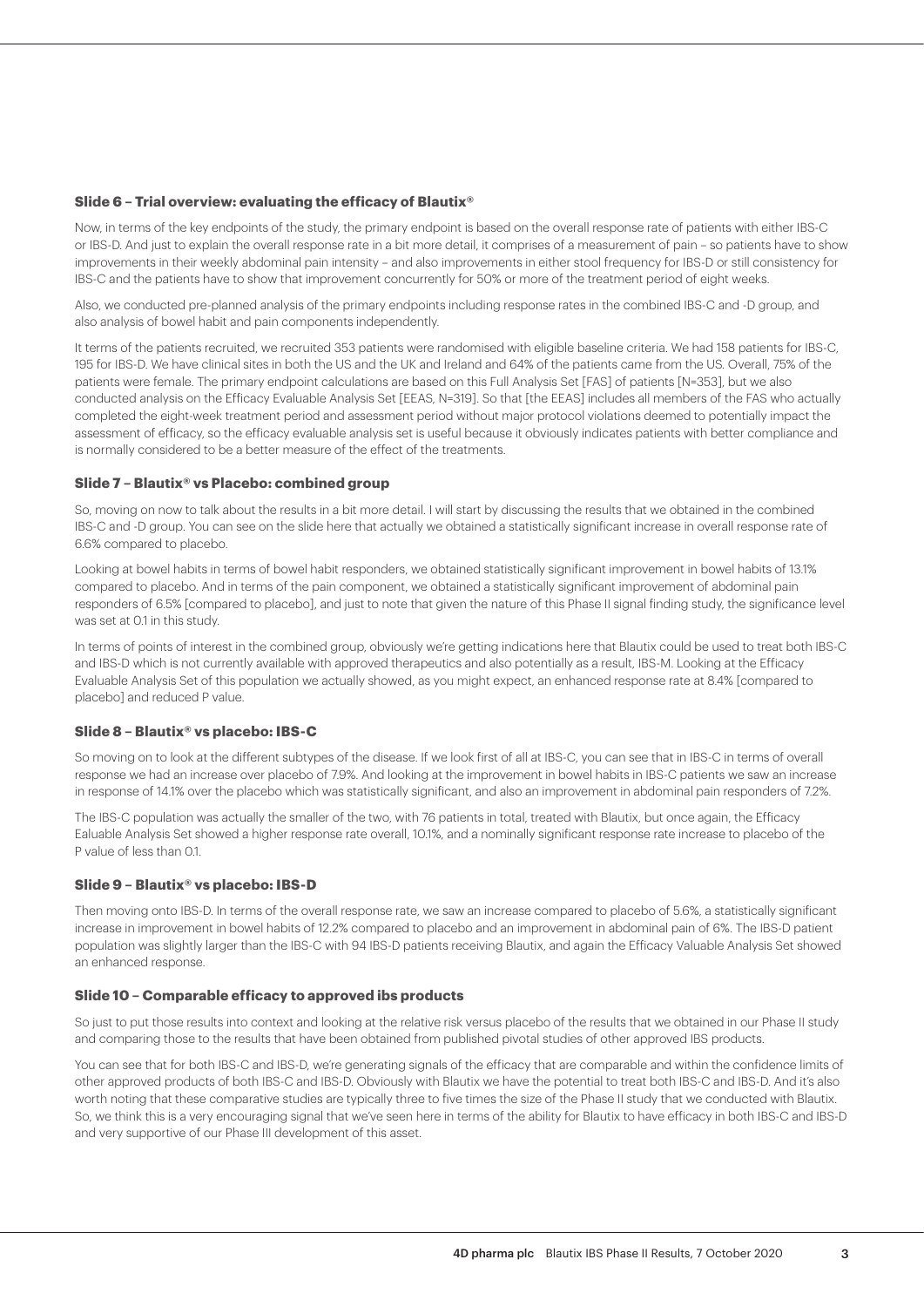#### **Slide 11 – Blautix® vs placebo: no discernible difference in safety**

Another important feature as I have said is the safety profile of Blautix. Obviously in treating IBS there are a number of products out there that do have significant side effect profiles. With Blautix we saw no discernible difference in safety compared to placebo either in terms of all adverse events [AEs] that emerged in both of the groups, Blautix or placebo, over the course of the treatment period, and also in severe or serious adverse events which were very small in number, equivalent for both Blautix and placebo with none of the treatment related severe or serious adverse events were actually treatment-related themselves.

And if you look actually and compare the treatment discontinuation due to AEs, and you look at the relative risk that we obtained with Blautix and compare that to the other products, you can actually see quite clearly that a number of these products have relative risk which show that they are significantly worse than placebo in terms of the adverse event profile that they generate.

So that concludes the results of the study. I'll now handover to Glenn Dourado to actually give you a bit more of the commercial context of the results and on our plans for Blautix.

## Glenn Dourado, Chief Business Officer, 4D pharma

#### **Slide 12 – Market statistics and us patient pop by subtype**

Thank you Alex. So I will now take you through an overview of the IBS market data. So, the first thing to note is that there are three subsets of IBS patients, specifically those with constipation or IBS-C, those with diarrhoea or IBS-D, and those that are mixed or IBS-M, which are patients that fluctuate between IBS-C and D. The three subsets each represent roughly a third of the total market.

The next thing to note is that only IBS-C and IBS-D have approved products, which treat a relatively large percent of the US population per year, but these therapeutics are far from ideal. For example, for IBS-C, the leading agent is linaclotide, which has a mechanism of action that produces significant AEs, including diarrhoea and pain, and for IBS-D rifaximin is an antibiotic with the potential for patients to develop resistance over time.

In contrast, there are no approved treatments for IBS-M, which results in a dilemma for physicians with respect to what to prescribe because these patients that fluctuate from IBS-C to IBS-D or vice versa. So, prescribing a specific therapy can be problematic and often results in discontinuation of treatment.

With the IBS-C and IBS-D markets, the annual instance accounts for roughly 30 to 45 million patients per year in the US alone, with the majority of IBS sufferers being female. The US market in 2024 is projected to be 2.4 billion, but we believe this is an underestimation of the market opportunity because a number of patients discontinued treatment due to adverse effects of existing drugs and because IBS-M is not specifically addressed with current therapeutics. Next slide.

#### **Slide 13 – Globaldata ibs market analysis to 2026: KOL comments**

So the key message from KOLs [Key opinion leaders] is that IBS-M remains a significant unmet medical need with no approved therapies to date, but beyond this, beyond IBS-M, currently available drugs for IBS-C and IBS-D don't work perfectly for all IBS patients and many patients end up discontinuing treatment early because of the high percentage of AEs. The Phase II study positions Blautix well to address these concerns, as it can be equally beneficial to both IBS-C and -D patients with a strong safety profile. Next slide.

#### **Slide 14 – Blautix : planning to bring new solution to IBS market**

This final slide outlines the three key issues in the IBS treatment paradigm and how Blautix can be used to address these concerns. As previously noted, the IBS-M population does not easily fall into either the IBS-C or -D categories. The Blautix Phase II data demonstrated that the primary endpoint was met in the IBS-C and -D combined group, showing that Blautix can have utility in IBS-M patients. Plus, there were strong trends in the individual subgroups of IBS-C and D.

Secondly, Blautix addresses physicians' concerns with current therapies because its safety profile is comparable to placebo. And finally, poor patient compliance is common due to the debilitating symptoms of inconsistent bowel movements. With Blautix we have seen strong trends in the improvement of bowel habits to even out patients' bowel functions.

So, in conclusion, Blautix is the first therapy to show signals of efficacy in both IBS-C and -D and it has the potential to be the first therapy ever developed for the treatment of IBS-M patients. And finally, we will continue to analyse the Phase II data to guide Phase III pivotal trial designs. And so, with that I will turn it back to Duncan.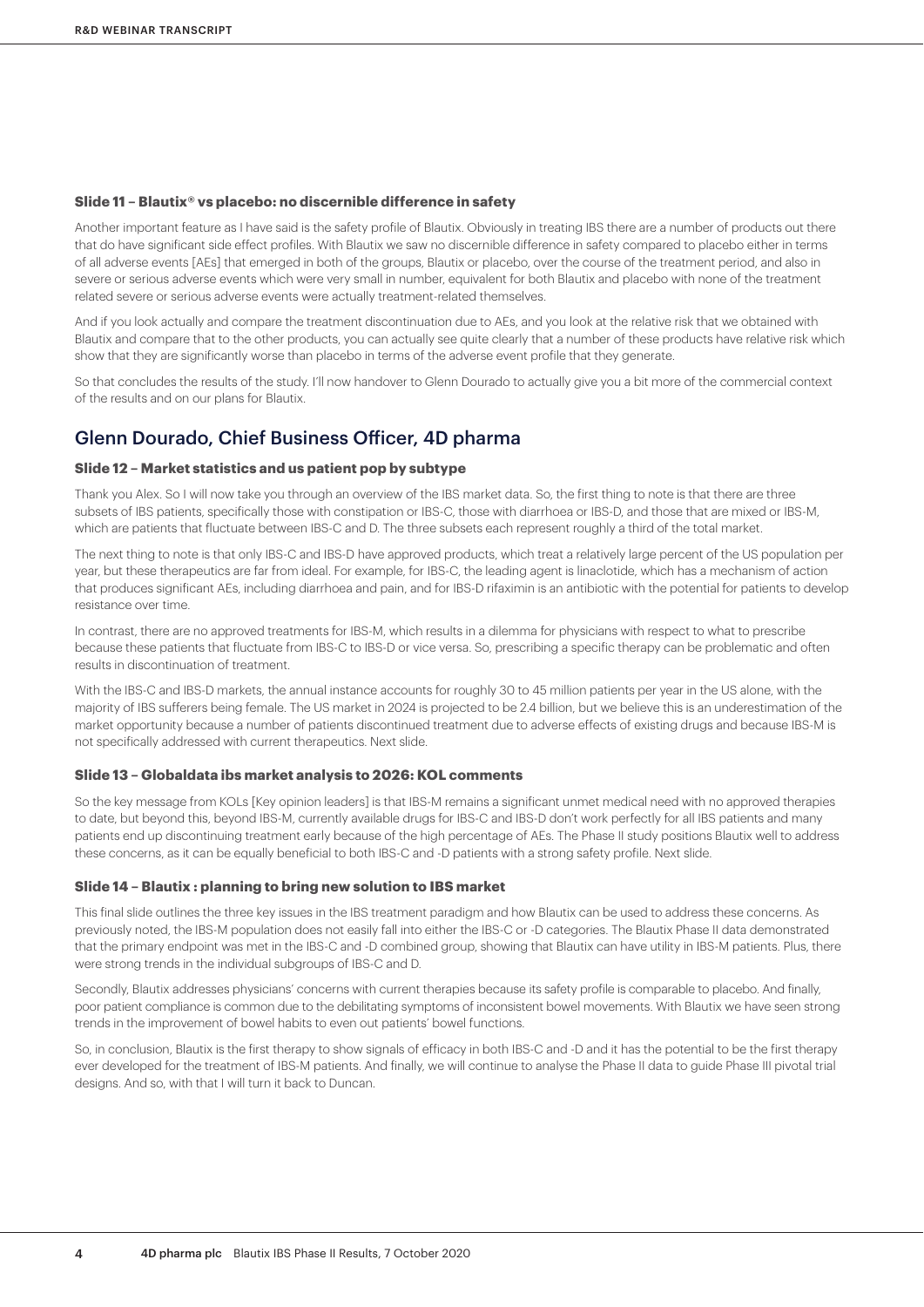## Q&A

## Duncan Peyton, Chief Executive Officer, 4D pharma

OK, I'd just like to extend thanks to Alex and Glenn for presenting this data today, as well as the team which was led by Louise at 4D pharma for doing an exceptional job in getting this data together for us in a really compacted period of time. But now I'd like to open it up to questions from the analysts on the phone.

So maybe we start with Olga from Bryan, Garnier & Co.

### Olga Smolentseva, Bryan, Garnier & Co.

Hi, thank you for taking my questions. The first one would be, could you speak in more detail about Full Analysis Set versus Efficacy Evaluable Analysis Set? I'm just wondering how many patients sort of violated the treatment protocol and for which reasons.

## Dr Alex Stevenson, Chief Scientific Officer, 4D pharma

Thanks Olga. Yeah so in terms of the Full Analysis Set compared to the Efficacy [Evaluable] Analysis Set, obviously the patients who violated the treatment protocol were lesser likely to show efficacy. And in terms of the number itself, we're looking at around about 40 patients in total who actually were excluded for the Efficacy Evaluable Analysis Set compared to the Full Analysis Set. So clearly the ones in the Efficacy Evaluable Set are better compliant and they are a better indicator of treatment efficacy.

### Olga Smolentseva, Bryan, Garnier & Co.

Great thank you. And maybe a little bit on the pain improvement score. While bowl habit improvement is really encouraging, the improvement in pain seems sort of on the low end in both placebo and treatment groups. Was there anything specific maybe about the recruited patients that could make them sort of less responsive on that criteria?

## Dr Alex Stevenson, Chief Scientific Officer, 4D pharma

Thanks for the question. So as I said, we're looking into some more detailed subgroup analysis of the patients that are coming in. I would say that obviously pain is a slightly less objective measure than stool when it comes to patient reported outcomes, so that's one thing we're looking into. Yes, you're right, the effect on stool consistency with always particularly strong and slightly less than pain, but we've still got a lot of analysis yet to do.

## Olga Smolentseva, Bryan, Garnier & Co.

Yeah, thank you again. And if I may just ask one last question. I'm wondering while the etiology of IBS is not fully understood, how should we consider IBS-M? Is it somewhat clinically close to early-stage IBS-C or -D, and maybe are there any additional data that point towards the role of microbiome in IBS-M population specifically?

## Dr Alex Stevenson, Chief Scientific Officer, 4D pharma

Yes, it's very good question. So, in terms of you know IBS-C and -D and the drugs that are approved, they are very much approved on the symptoms that are present. In talking to gastroenterologists, it's acknowledged that many of these patients actually do fluctuate from C to D or back again, and in some cases with IBS-M it's pretty hard to actually put a definition of whether it's IBS-C or IBS-D.

Our analysis that we've done in relation to looking at the microbiota of subjects with all different subtypes of the disease actually indicates that there's commonality between those different subtypes, so that what you actually might be looking at is the same indication you just looking at different manifestations in terms of constipation or diarrhoea.

## Duncan Peyton, Chief Executive Officer, 4D pharma

OK, maybe if we turn to Edward from N + 1 Singer.

## Edward Thomason, N+1 Singer

Hi guys, thanks for having me on the webinar. A few questions if I may. One is probably just talking about the statistics of the trial and particularly why you've used a 0.1's level of significance, and then I'll ask follow-ups on that.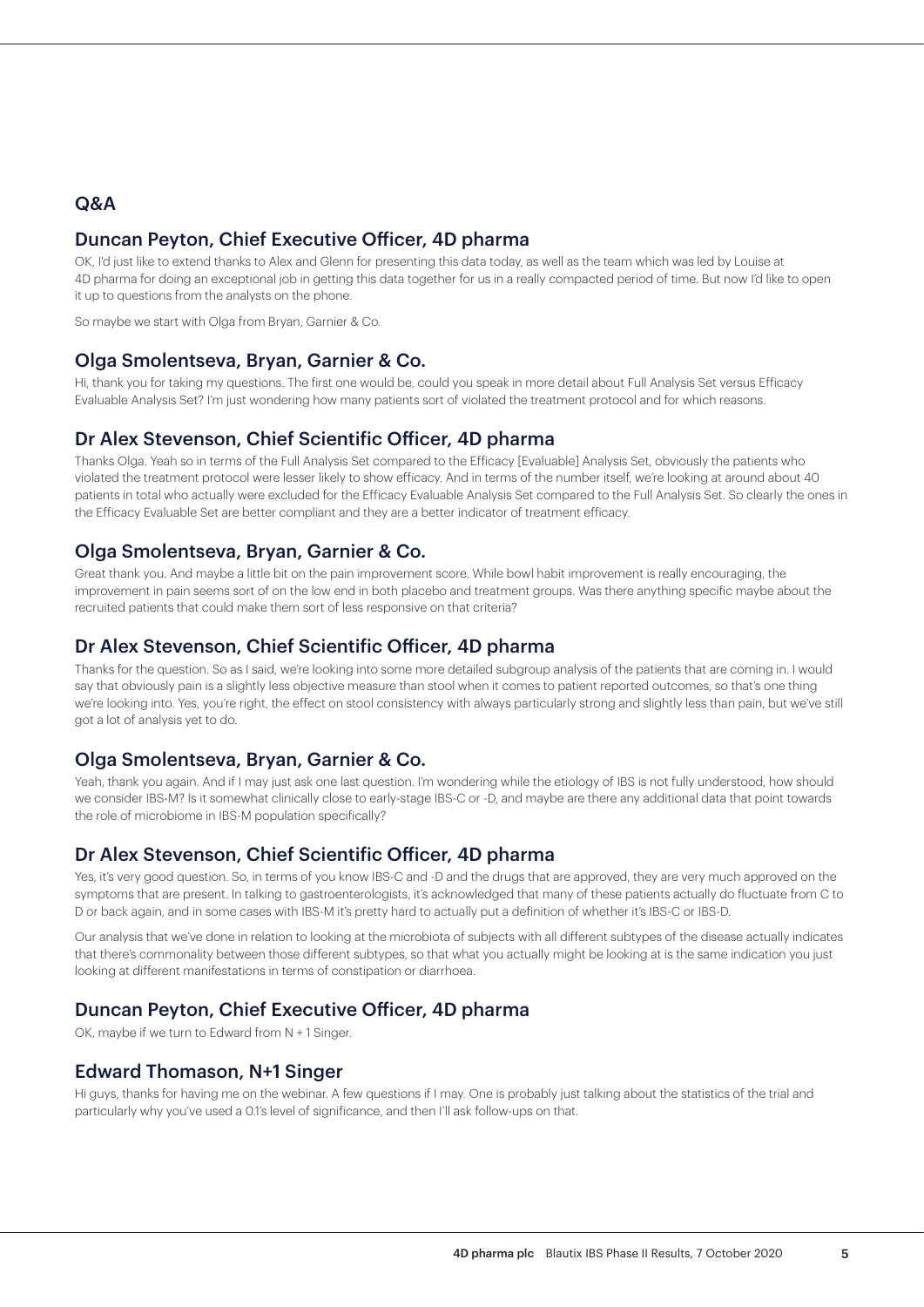### Dr Alex Stevenson, Chief Scientific Officer, 4D pharma

OK yeah, thanks, thanks Edward. So obviously this wasn't a registration study. This is a signal finding Phase II where it's more common to use a higher alpha value and 0.1 is not atypical for this type of study. And what we're trying to do here is actually in relatively small patient groups to see signals that we can then use reliably to help design the pivotal trial. Obviously a pivotal study is likely to be, or will be, larger and will be more stringent in terms of the P value that's applied.

### Edward Thomason, N+1 Singer

OK, and then I guess connected to that is probably just why do you think you saw significance for the combined group but not for the response rates for the individual subtypes and is that is that something to do with the effect of the drug specifically for those groups or with mixed biology and it favours that the development path for IBS-M or just a bit of understanding about that would be useful.

### Dr Alex Stevenson, Chief Scientific Officer, 4D pharma

Yes, sure. Sorry, just to clarify, we did the combined analysis on IBS-C and IBS-D as part of the prescribed analysis that we're doing on the study and that was really just a combination of the IBS-C and IBS-D results that we'd obtained, so it really reflects I think the fact that we've got obviously an increased number of subjects within that combined group, so it shows you that that actually, in a larger study such as a pivotal study, you are actually going to have a more significant result when it when it comes to those increased numbers of patients, if that makes sense.

### Edward Thomason, N+1 Singer

Yeah, follow that. And look two more if I may. I just want to understand the intention after this. Whether you talk about plans for Phase II, would that be again across all subtypes or just for IBS-M or and again, just the corporate strategy for Blautix now and whether you will look to do develop this independently or with a partner.

### Duncan Peyton, Chief Executive Officer, 4D pharma

That's a good question, Edward. I think you know we're still going through the analysis as is, working out what the trial would look like, so it's still early days in terms of exactly which path we're going to take. I think, as you know, and I'll let Glenn come on this, we've been talking to a few potential partners as well, so we'll follow all those conversations as well, Glenn?

### Glenn Dourado, Chief Business Officer, 4D pharma

Yeah, thanks Duncan. Just to add on tha, we have been in constant contact with all the major players in the IBS space as well as other companies that have expressed interest given the stage that the program is at, and so a number of them were waiting for these Phase II results to be released so we'll certainly follow up with them and see where the interest lies but there is definite interest from major players.

## Edward Thomason, N+1 Singer

OK, good to hear, when are we probably going to be expecting the data, the full data from the IBS trial then?

### Dr Alex Stevenson, Chief Scientific Officer, 4D pharma

So that will be before the end of the year.

## Edward Thomason, N+1 Singer

OK, alright. Thanks for having me.

### Duncan Peyton, Chief Executive Officer, 4D pharma

Thanks Edward. Got Sam from Chardan. Sam you got a question?

## Sam Lee, Chardan

Hi can you hear me OK?

## Duncan Peyton, Chief Executive Officer, 4D pharma

Yeah fine.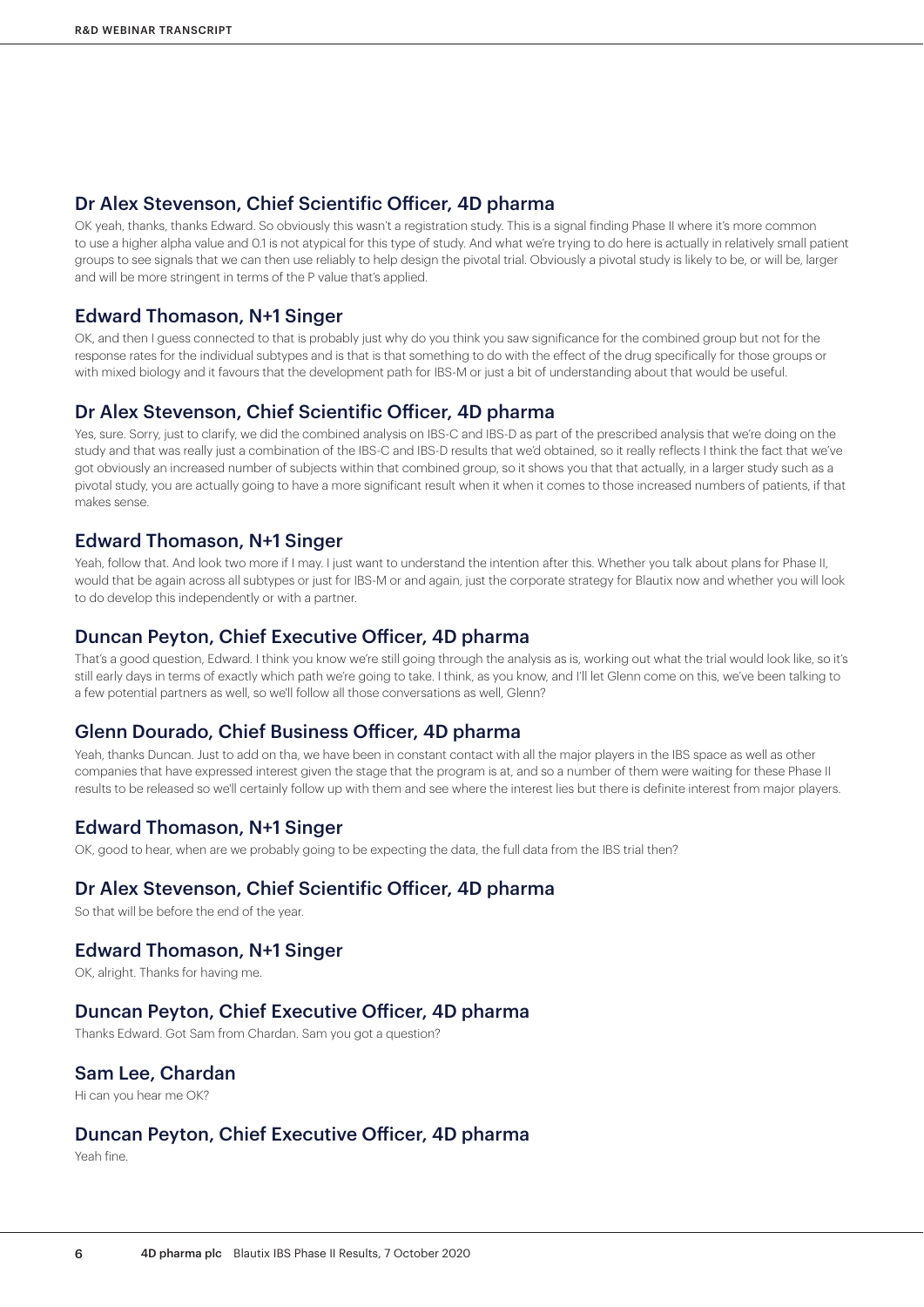## Sam Lee, Chardan

Great, this is Sam on behalf of Gbola. Congrats on the data by the way. Actually most of my questions have already been answered, but maybe just a little bit outside the box thinking. With the data you've seen so far, is there any indications that you could potentially use this to expand to IBD indications? Namely, all sort of colitis and Crohn's disease?

## Dr Alex Stevenson, Chief Scientific Officer, 4D pharma

To answer your question, in actual fact, Blautix has been specifically developed for IBS in the endpoints that we're looking at and the effect that we understand that the bacteria actually has. We have no evidence that it would be suitable for IBD. Obviously we do have other programs that we are, you know, that we have pursued and developed in relation to IBD, but Blautix is specifically for IBS.

### Sam Lee, Chardan

Got it, thank you for taking my question.

### Duncan Peyton, Chief Executive Officer, 4D pharma

OK, Prakhar you got a question?

## Prakhar Agrawal, Jones Trading

Ah yeah, congrats on the data guys. So I had a question on the baseline characteristics of the patients. I know you're going to be presenting the full data set later in the year, but any colour there, specifically, what was the baseline let's say mean abdominal score pain for patients, just trying to see how this patient population compared to some of the other trials for approved drugs, and I had one more question.

### Dr Alex Stevenson, Chief Scientific Officer, 4D pharma

OK so, so the patients had IBS-C and IBS-D as defined by Rome IV as well as having moderate or severe IBS symptoms severity score of equal or greater than 175 at the screening visit as defined by IBS-SSS. So in terms of recurrent abdominal pain, on average for at least one day a week in the last three months, associated with two or more of the criteria related to either defecation, changing frequency of stool or associated with changing of the appearance of stool. So, the criteria must have been met for the last three months, with symptom onset at least six months prior to diagnosis. If that makes sense. We haven't actually got out, so we haven't actually got the full breakdown yet of all the data, but obviously that will follow in due course.

## Prakhar Agrawal, Jones Trading

Got it. And I guess on the IBS-M opportunity that seems very interesting to me. What's the development plan there? Do you have to, do you have to run like a Phase III do you? Are you running a Phase II right now, or could you just include those patients in the pivotal trial?

### Dr Alex Stevenson, Chief Scientific Officer, 4D pharma

Well, the Phase II was specifically designed to give us an indication of the effect size that Blautix has in both IBS-C and IBS-D and it's done that, it's achieved that objective and that will then lead to development of the Phase III design based on those results and we'll also think about ways of potentially looking at perhaps some subpopulations or maybe even IBS-M subjects as well, but that's all for the future and under consideration given the results that we've generated.

## Prakhar Agrawal, Jones Trading

Got it, thanks for answering my questions.

## Duncan Peyton, Chief Executive Officer, 4D pharma

OK, do we have any more questions?

#### Edward Thomason, N+1 Singer

Hi Duncan, sorry Edward again. Just one last question was on dose and given the excellent safety profile, is it something that you would look to maybe investigate a higher dose of Blautix?